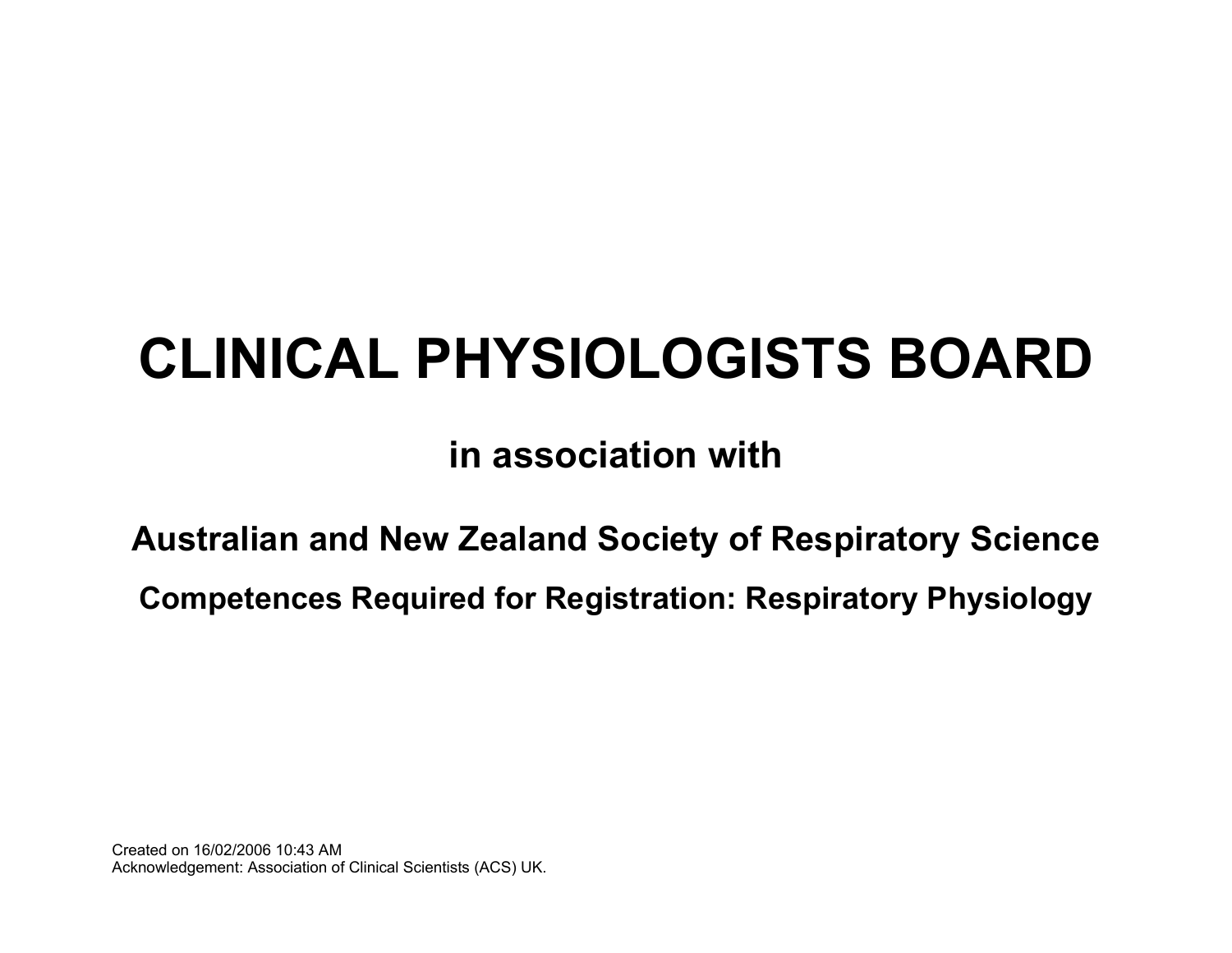| <b>EXPERIENCE:</b>                                                                                                                                                                                                                                                                                                         | The candidate should be able to demonstrate that he/she has worked in an environment that has enabled the individual to<br>receive training and gain experience relevant to the competences set out below. |                                                                                                                                                                                                                            |
|----------------------------------------------------------------------------------------------------------------------------------------------------------------------------------------------------------------------------------------------------------------------------------------------------------------------------|------------------------------------------------------------------------------------------------------------------------------------------------------------------------------------------------------------|----------------------------------------------------------------------------------------------------------------------------------------------------------------------------------------------------------------------------|
|                                                                                                                                                                                                                                                                                                                            | <b>GENERIC COMPETENCES</b>                                                                                                                                                                                 | <b>SPECIFIC COMPETENCES</b>                                                                                                                                                                                                |
| <b>Standards of</b><br><b>Proficiency Code</b>                                                                                                                                                                                                                                                                             | <b>SCIENTIFIC</b>                                                                                                                                                                                          | Be able to demonstrate the rigorous application of scientific<br>methods in his/her experience to date                                                                                                                     |
| 3a.1p                                                                                                                                                                                                                                                                                                                      | understanding the science that underpins the<br>specialty (modality) and the broader aspects of<br>medicine and clinical practice                                                                          |                                                                                                                                                                                                                            |
| 3a.1g                                                                                                                                                                                                                                                                                                                      | demonstrating a strong base of knowledge<br>appropriate to the specialty and to the<br>investigations and therapeutic options<br>available                                                                 | must understand the principles of the techniques and investigative<br>procedures undertaken within the discipline of respiratory<br>physiology and in respiratory medicine                                                 |
| 2b.1g<br>2b.1p                                                                                                                                                                                                                                                                                                             | experience of searching for knowledge, critical<br>appraisal of information and integration into the<br>knowledge base                                                                                     | must be able to advise on the choice of appropriate investigative<br>$\bullet$<br>and therapeutic procedures based on the clinical condition and<br>presenting symptoms of the patient and the results of previous         |
| 2b.1g                                                                                                                                                                                                                                                                                                                      | ability to apply knowledge to problems<br>associated with the routine provision, and<br>development, of the service                                                                                        | investigations where appropriate<br>must be familiar with the evidence for and limitations of common<br>investigative and therapeutic procedures relevant to respiratory                                                   |
| 2a.1p                                                                                                                                                                                                                                                                                                                      | ability to identify the clinical decision which the<br>test/intervention will inform                                                                                                                       | physiology, used in the diagnosis and management of patients<br>must have a basic knowledge of related disciplines in order to be<br>$\bullet$<br>able to integrate relevant results into an overall interpretation of the |
| 2c.1p                                                                                                                                                                                                                                                                                                                      | ability to make judgements on the<br>effectiveness of procedures                                                                                                                                           | clinical condition                                                                                                                                                                                                         |
| 3a.2g                                                                                                                                                                                                                                                                                                                      | application of the knowledge base to the<br>specialty (modality) and to the range of<br>procedures/investigations available                                                                                |                                                                                                                                                                                                                            |
| Codes related to Clinical Physiologists Board General Standards of Proficiency (g=generic; p=profession specific)                                                                                                                                                                                                          |                                                                                                                                                                                                            |                                                                                                                                                                                                                            |
| an understanding of the principles, applications and limitations of the physiological measurement and diagnostic<br>Achievement of:<br>techniques employed in the practice of respiratory medicine<br>a detailed understanding of the application of different investigative, diagnostic and therapeutic procedures in the |                                                                                                                                                                                                            |                                                                                                                                                                                                                            |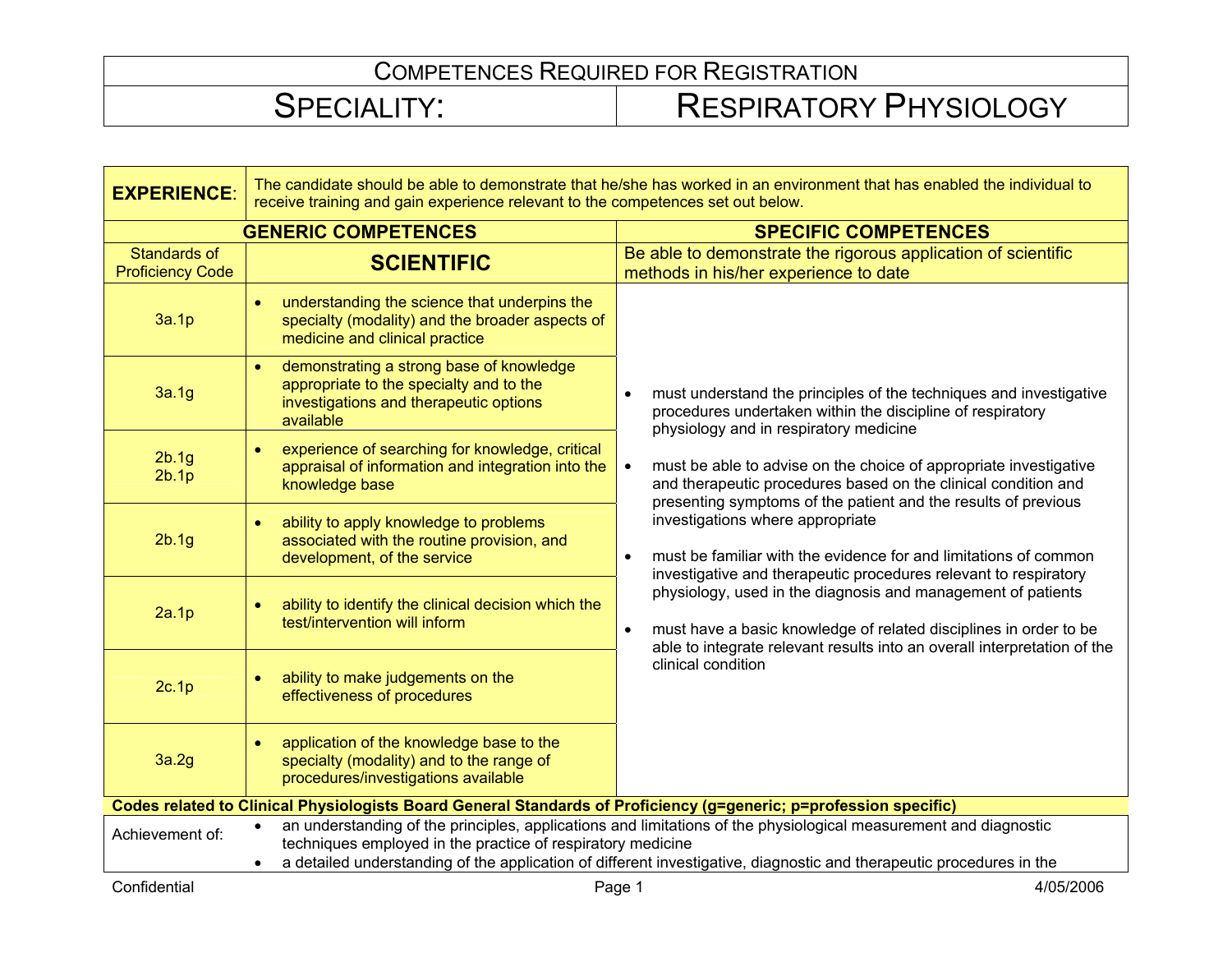|                   | assessment of the respiratory system and the ability to recognise the necessity for performing specific test procedures<br>where clinically appropriate<br>a critical understanding of the integration and interpretation of the results of specific investigative parameters in<br>respiratory physiology with other diagnostic modalities (eg imaging, haematological, immunological) in the overall<br>assessment of the patient |
|-------------------|-------------------------------------------------------------------------------------------------------------------------------------------------------------------------------------------------------------------------------------------------------------------------------------------------------------------------------------------------------------------------------------------------------------------------------------|
| Achieved through: | a structured taught element and participation in appropriate training and assessment programmes conducted by<br>approved specialist societies (eg ANZSRS/TSANZ)                                                                                                                                                                                                                                                                     |
|                   | continued self-endeavour (eg literature research and critical appraisal) under supervision of a registered clinical<br>physiologist in respiratory physiology                                                                                                                                                                                                                                                                       |
| Assessed by:      |                                                                                                                                                                                                                                                                                                                                                                                                                                     |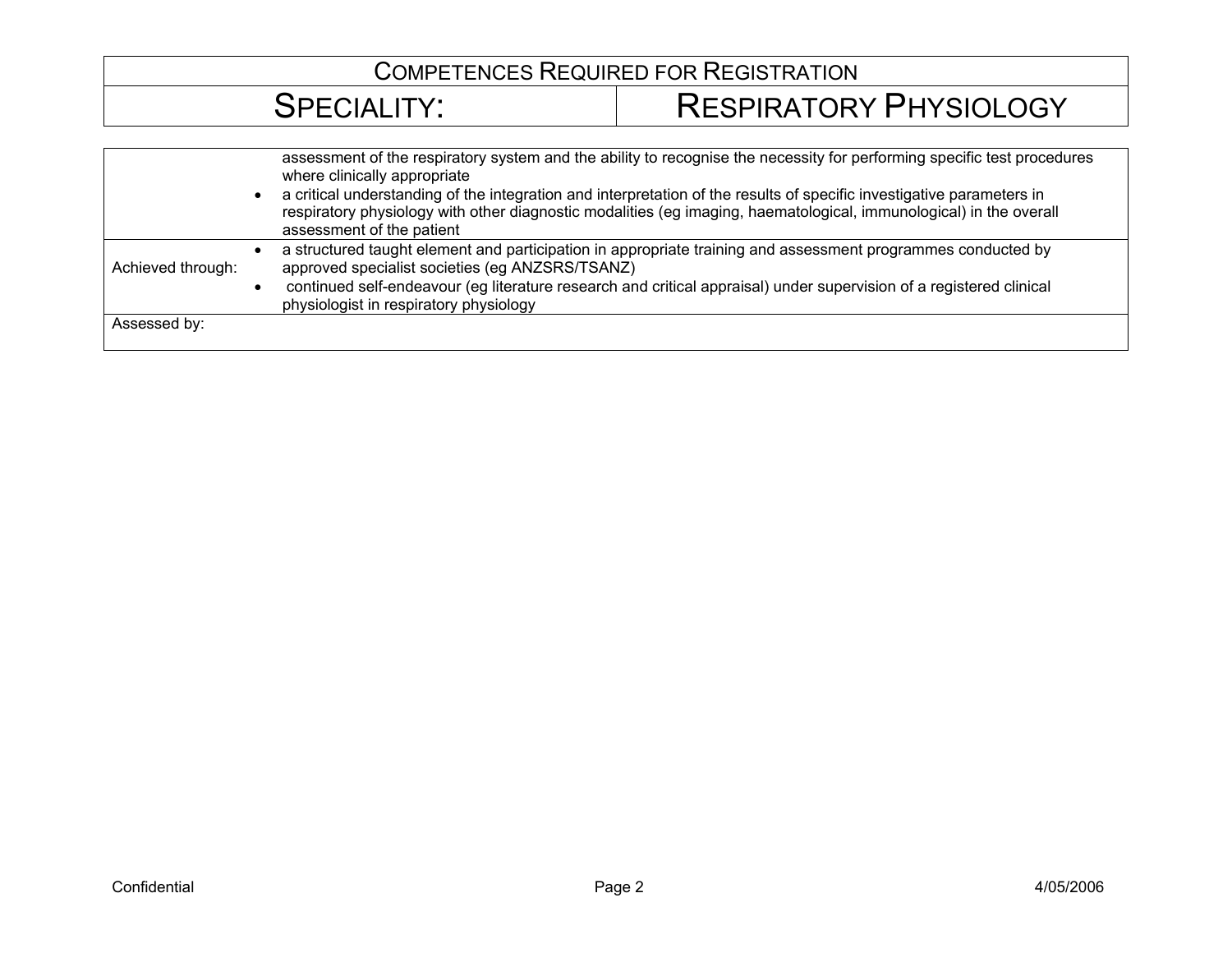| <b>EXPERIENCE:</b>                                                                                                | The candidate should be able to demonstrate that he/she has worked in an environment that has enabled the individual to<br>receive training and gain experience relevant to the competences set out below.                                                                                                                                                                                                                                                                                                                                                                  |                                                                                                                                                                                                                                                                                 |
|-------------------------------------------------------------------------------------------------------------------|-----------------------------------------------------------------------------------------------------------------------------------------------------------------------------------------------------------------------------------------------------------------------------------------------------------------------------------------------------------------------------------------------------------------------------------------------------------------------------------------------------------------------------------------------------------------------------|---------------------------------------------------------------------------------------------------------------------------------------------------------------------------------------------------------------------------------------------------------------------------------|
| <b>GENERIC COMPETENCES</b>                                                                                        |                                                                                                                                                                                                                                                                                                                                                                                                                                                                                                                                                                             | <b>SPECIFIC COMPETENCES</b>                                                                                                                                                                                                                                                     |
| <b>Standards of</b><br><b>Proficiency Code</b>                                                                    | <b>CLINICAL</b>                                                                                                                                                                                                                                                                                                                                                                                                                                                                                                                                                             | Be able to demonstrate the following relevant to the contribution<br>of his/her specialty to patient care:                                                                                                                                                                      |
| 2b.1p                                                                                                             | ability to provide interpretation of data and a<br>diagnostic (therapeutic) opinion, including any<br>further action to be taken by the individual<br>directly responsible for the care of the patient                                                                                                                                                                                                                                                                                                                                                                      | must have a detailed understanding of the normal functioning of the<br>respiratory system and of the human body as a whole, in order to<br>provide a foundation for the understanding of different disease<br>processes that may be encountered within the discipline           |
| 3a.1p                                                                                                             | understanding of the wider clinical situation<br>relevant to the patients presenting to his/her<br>specialty                                                                                                                                                                                                                                                                                                                                                                                                                                                                | must understand the underlying mechanisms of the<br>$\bullet$<br>pathophysiology of respiratory disease and the impact that systemic<br>diseases may have on the functioning of the respiratory system<br>must be able to recognise changes in relevant signs, symptoms         |
| 2b.3p                                                                                                             | ability to develop/devise an investigation<br>strategy taking into account the complete<br>clinical picture                                                                                                                                                                                                                                                                                                                                                                                                                                                                 | and measured parameters (ie test results) and relate them to the<br>underlying pathology of specific diseases and conditions associated<br>with the respiratory system<br>must be able to recognise significant changes in relevant signs,                                      |
| 3a.2p                                                                                                             | understanding of the clinical applications of<br>his/her specialty and the consequences of<br>decisions made upon his/her actions/advice                                                                                                                                                                                                                                                                                                                                                                                                                                    | symptoms and measured parameters and understand the effects of<br>diagnostic or therapeutic procedures in order to interpret any<br>changes in the clinical condition<br>must be able to contribute to the monitoring and ongoing                                               |
| 3a.2p                                                                                                             | awareness of the evidence base that<br>underpins the use of the procedures employed<br>by the service                                                                                                                                                                                                                                                                                                                                                                                                                                                                       | management of patients with respiratory disease those with<br>respiratory abnormalities<br>must have adequate clinical knowledge in order to be able to<br>$\bullet$<br>communicate effectively with clinical and other professional<br>colleagues with the working environment |
| Codes related to Clinical Physiologists Board General Standards of Proficiency (g=generic; p=profession specific) |                                                                                                                                                                                                                                                                                                                                                                                                                                                                                                                                                                             |                                                                                                                                                                                                                                                                                 |
| Achievement of:                                                                                                   | an understanding of the normal anatomy and physiology of the respiratory system and the effects of different disease<br>$\bullet$<br>processes on the functioning of the respiratory system as a whole<br>an understanding of the mode of action and efficacy of different therapies (both pharmacological and non-<br>$\bullet$<br>pharmacological) and the mechanisms by which they may modulate disease processes in clinical respiratory medicine<br>an understanding of the methods by which different investigative procedures may be utilised in order to achieve an |                                                                                                                                                                                                                                                                                 |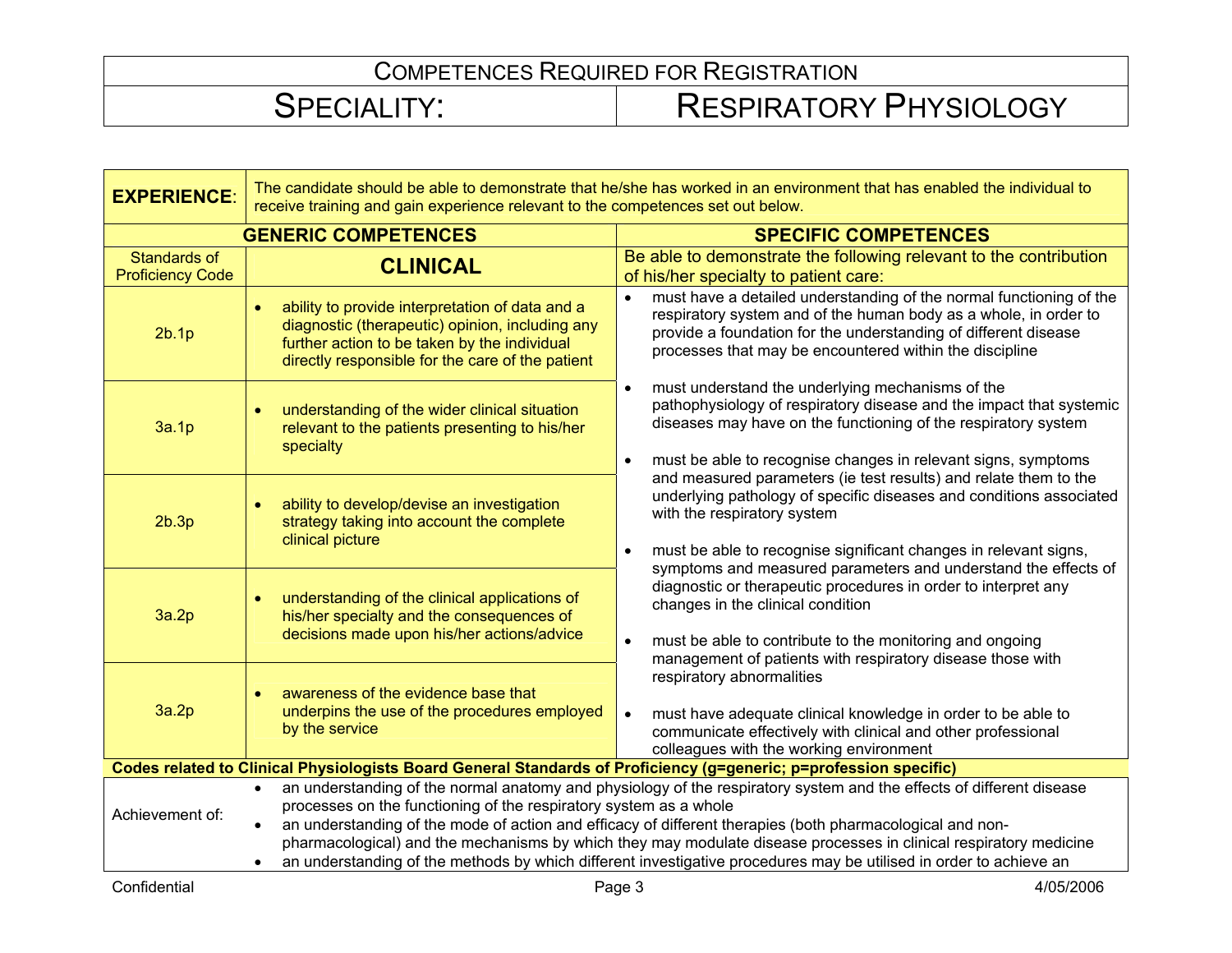|                   | appropriate clinical interpretation and assessment of the clinical condition                                                                                                                                                                                                                                                                                                                                                                      |
|-------------------|---------------------------------------------------------------------------------------------------------------------------------------------------------------------------------------------------------------------------------------------------------------------------------------------------------------------------------------------------------------------------------------------------------------------------------------------------|
| Achieved through: | a structured taught element and participation in appropriate training and assessment programmes conducted by<br>approved specialist societies (eg ANZSRS/TSANZ)<br>participation in departmental seminars and clinical meetings, audit and clinical report evaluation<br>continued professional development and self-endeavour (eg literature awareness) under the supervision of a registered<br>clinical physiologist in respiratory physiology |
| Assessed by:      |                                                                                                                                                                                                                                                                                                                                                                                                                                                   |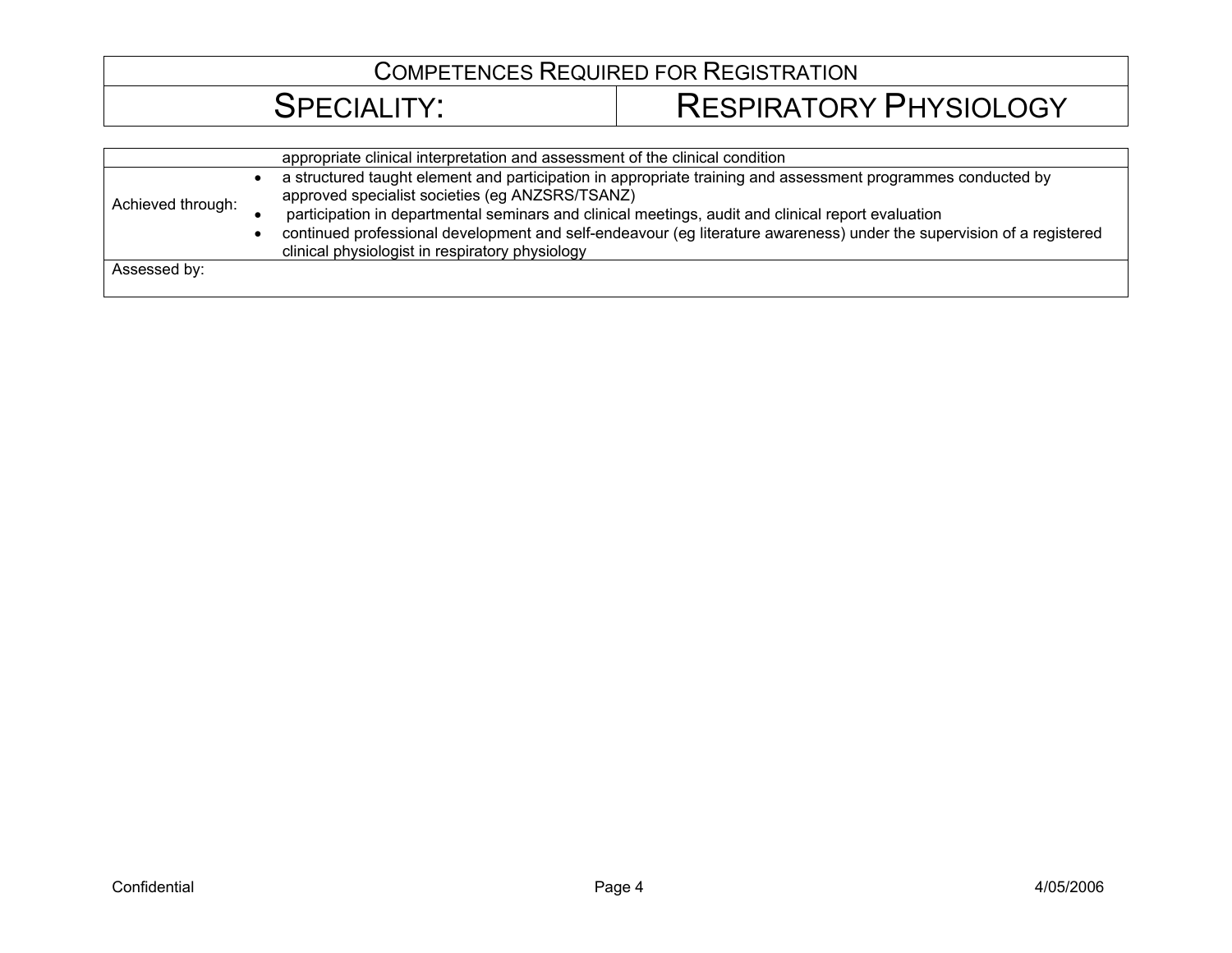| <b>EXPERIENCE:</b>                                                                                                | The candidate should be able to demonstrate that he/she has worked in an environment that has enabled the individual to<br>receive training and gain experience relevant to the competences set out below.                                                                                                                                                                                                                                                     |                                                                                                                                                                                                                                                                                     |
|-------------------------------------------------------------------------------------------------------------------|----------------------------------------------------------------------------------------------------------------------------------------------------------------------------------------------------------------------------------------------------------------------------------------------------------------------------------------------------------------------------------------------------------------------------------------------------------------|-------------------------------------------------------------------------------------------------------------------------------------------------------------------------------------------------------------------------------------------------------------------------------------|
| <b>GENERIC COMPETENCES</b>                                                                                        |                                                                                                                                                                                                                                                                                                                                                                                                                                                                | <b>SPECIFIC COMPETENCES</b>                                                                                                                                                                                                                                                         |
| <b>Standards of</b><br><b>Proficiency Code</b>                                                                    | <b>TECHNICAL</b>                                                                                                                                                                                                                                                                                                                                                                                                                                               | Be able to demonstrate the following, relevant to the modality or<br>area of specialisation in which he/she wishes to be recognised                                                                                                                                                 |
| 3a.2p                                                                                                             | understanding of the principles associated<br>with a range of techniques employed in the<br>modality                                                                                                                                                                                                                                                                                                                                                           | must have a detailed understanding of investigative techniques and<br>therapeutic procedures (eg dynamic lung volumes, static lung<br>volumes, gas transfer, body plethysmography, field exercise testing,<br>challenge testing) with a knowledge of test protocols and recognised  |
| 3a.2p                                                                                                             | knowledge of the standards of practice<br>expected from these techniques                                                                                                                                                                                                                                                                                                                                                                                       | national/international standards of practice<br>must be competent to perform investigative and therapeutic<br>$\bullet$<br>investigations in respiratory physiology (eg dynamic lung volumes,                                                                                       |
| 2b.4p                                                                                                             | experience of performing these techniques                                                                                                                                                                                                                                                                                                                                                                                                                      | static lung volumes, gas transfer, body plethysmography, field<br>exercise testing, challenge testing) using a variety of techniques in a<br>range of patients across the spectrum of disease severity                                                                              |
| 2b.4p                                                                                                             | the ability to solve problems that might arise<br>during the routine application of these<br>techniques (troubleshooting)                                                                                                                                                                                                                                                                                                                                      | must have detailed understanding of physiological measurement<br>$\bullet$<br>techniques together with knowledge regarding the pathophysiology<br>of lung disease in order to investigate and resolve problems<br>associated with both measurement and calibration errors and those |
| 2c.2g                                                                                                             | understanding of the principles of quality<br>control and quality assurance                                                                                                                                                                                                                                                                                                                                                                                    | related to respiratory disease<br>must be able to interpret quality control and quality assurance data<br>and take appropriate corrective action where necessary                                                                                                                    |
| 2c.1p                                                                                                             | experience of the use of quality control and<br>quality assurance techniques including<br>restorative action when performance<br>deteriorates                                                                                                                                                                                                                                                                                                                  | must understand principles and practice with respect to health and<br>$\bullet$<br>safety aspects of work eg sterilisation and disinfection techniques,<br>gas cylinders etc and take appropriate corrective action where<br>necessary                                              |
| Codes related to Clinical Physiologists Board General Standards of Proficiency (g=generic; p=profession specific) |                                                                                                                                                                                                                                                                                                                                                                                                                                                                |                                                                                                                                                                                                                                                                                     |
| Achievement of:                                                                                                   | an ability to perform a range of investigative techniques and therapeutic procedures in respiratory medicine to the<br>$\bullet$<br>required standards of an operational protocol as defined for the purposes for laboratory accreditation or under the<br>guidance of the recognised professional body (ANZSRS/TSANZ)<br>a critical ability to review results and relate the findings to both disease pathophysiology and to quality control and<br>$\bullet$ |                                                                                                                                                                                                                                                                                     |
|                                                                                                                   | assessment information used for measurement procedures within the respiratory function laboratory<br>a detailed understanding of the measurement principles involved in the respiratory function laboratory (operation of                                                                                                                                                                                                                                      |                                                                                                                                                                                                                                                                                     |
|                                                                                                                   |                                                                                                                                                                                                                                                                                                                                                                                                                                                                |                                                                                                                                                                                                                                                                                     |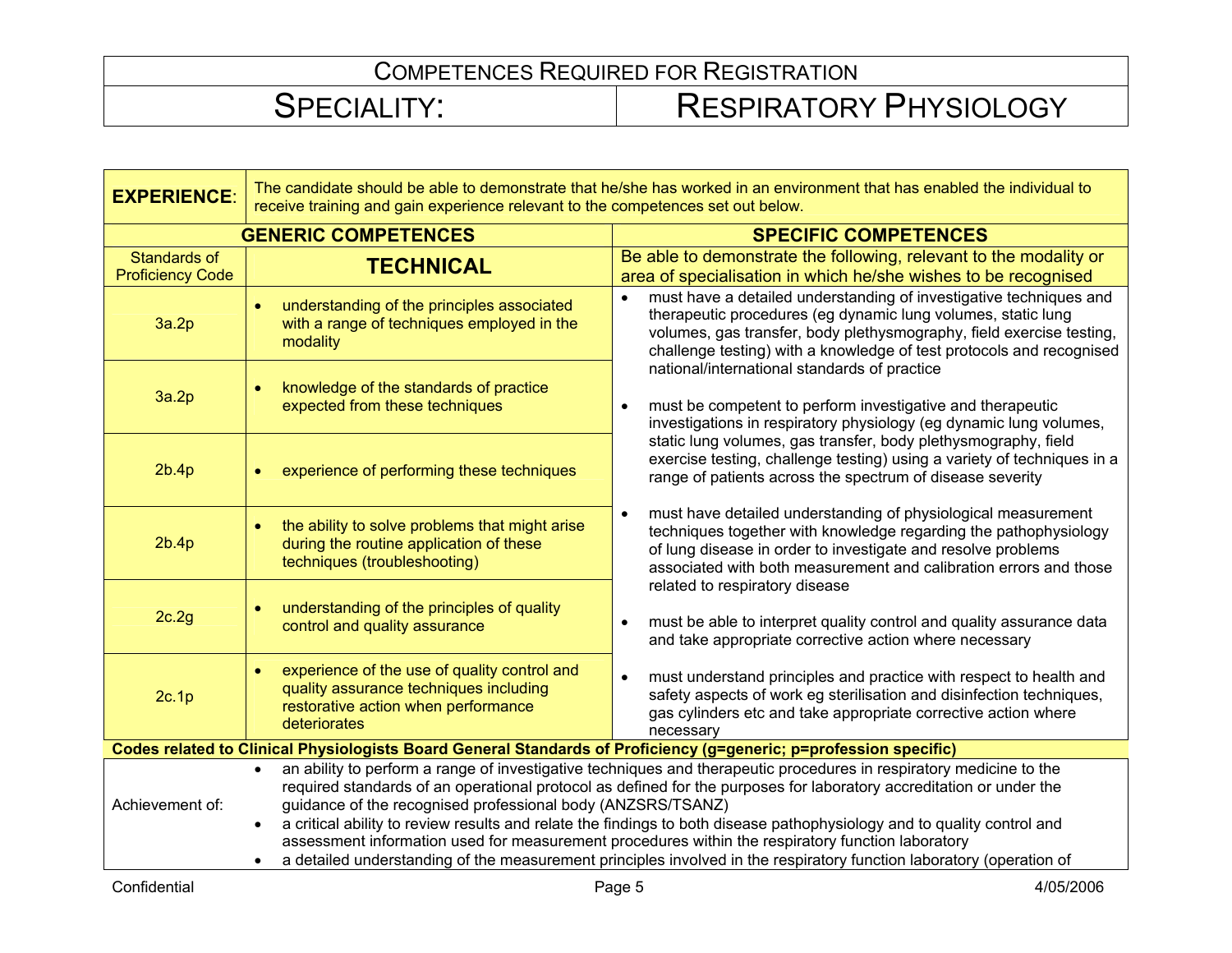|                   | analysers, flow/volume measuring devices etc) in order to facilitate troubleshooting and to develop adequate procedures<br>of preventative maintenance<br>an understanding of the hazards (environmental, biological, chemical, physical) associate with the operating of the<br>respiratory function laboratory and knowledge of the appropriate controlling legislation and procedures for risk<br>assessment |
|-------------------|-----------------------------------------------------------------------------------------------------------------------------------------------------------------------------------------------------------------------------------------------------------------------------------------------------------------------------------------------------------------------------------------------------------------|
|                   | a structured taught element and participation in appropriate training and assessment programmes held by the approved<br>specialist societies (ANZSRS/TSANZ)                                                                                                                                                                                                                                                     |
| Achieved through: | practical instruction and experience (with completion of a log-book) and participation in local courses eg manual handing,<br>fire and electrical safety, basic and hospital life support, VDU awareness<br>continued professional development and self-endeavour (eg literature awareness) under the supervision of a registered<br>clinical physiologist in respiratory physiology                            |
| Assessed by:      |                                                                                                                                                                                                                                                                                                                                                                                                                 |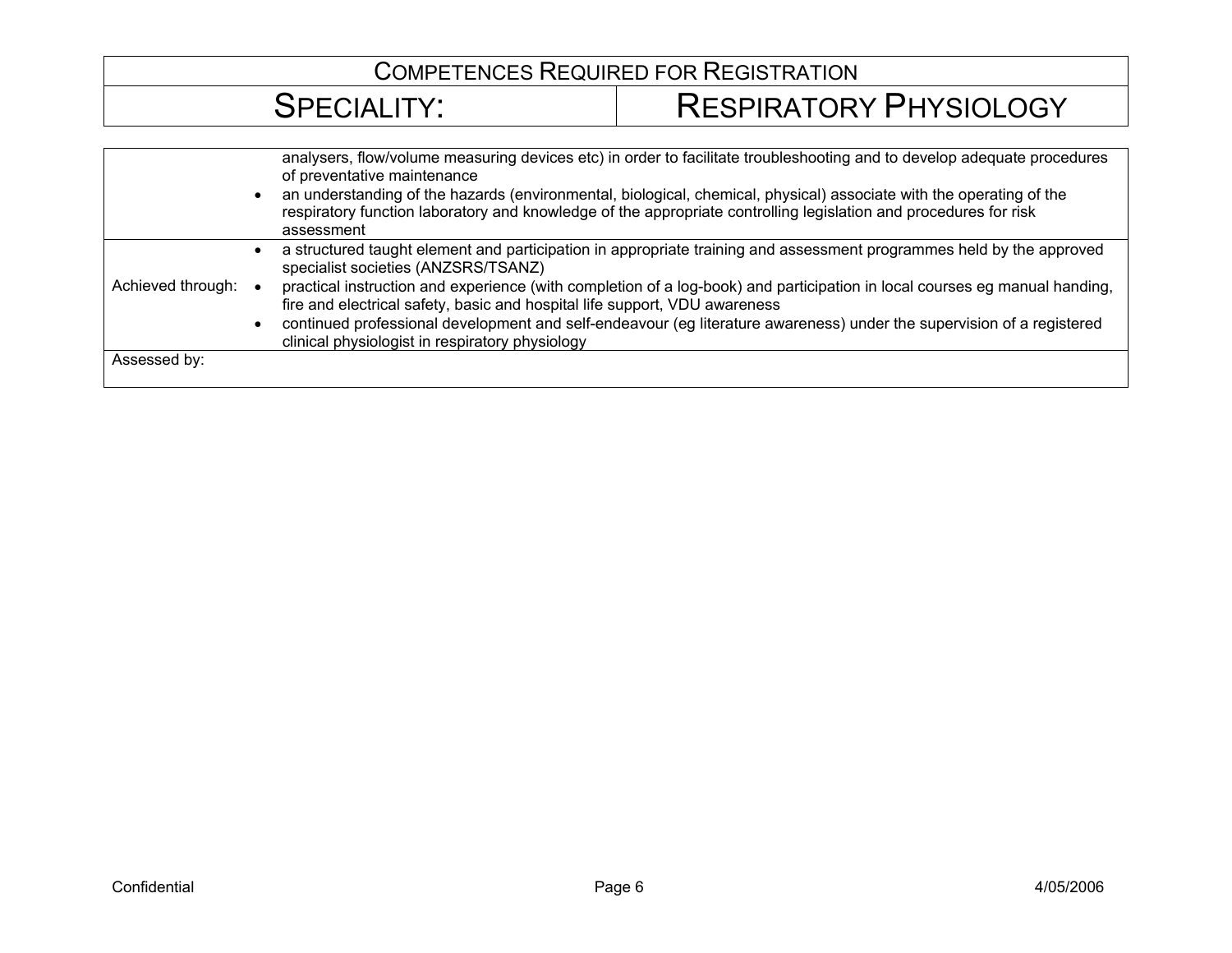| <b>EXPERIENCE:</b>                                                                                                | The candidate should be able to demonstrate that he/she has worked in an environment that has enabled the individual to<br>receive training and gain experience relevant to the competences set out below.                                                                                                                                                                                                                                                                                                                                                                                                         |                                                                                                                                                                                                                                    |
|-------------------------------------------------------------------------------------------------------------------|--------------------------------------------------------------------------------------------------------------------------------------------------------------------------------------------------------------------------------------------------------------------------------------------------------------------------------------------------------------------------------------------------------------------------------------------------------------------------------------------------------------------------------------------------------------------------------------------------------------------|------------------------------------------------------------------------------------------------------------------------------------------------------------------------------------------------------------------------------------|
| <b>GENERIC COMPETENCES</b>                                                                                        |                                                                                                                                                                                                                                                                                                                                                                                                                                                                                                                                                                                                                    | <b>SPECIFIC COMPETENCES</b>                                                                                                                                                                                                        |
| <b>Standards of</b><br><b>Proficiency Code</b>                                                                    | <b>RESEARCH AND DEVELOPMENT</b>                                                                                                                                                                                                                                                                                                                                                                                                                                                                                                                                                                                    | Be able to demonstrate a training in research which should<br>include:                                                                                                                                                             |
| 2b.1p                                                                                                             | ability to read and critically appraise the<br>literature                                                                                                                                                                                                                                                                                                                                                                                                                                                                                                                                                          |                                                                                                                                                                                                                                    |
| 2b.1p                                                                                                             | ability to develop the aims and objectives<br>associated with a project                                                                                                                                                                                                                                                                                                                                                                                                                                                                                                                                            | must have developed basic research skills and be capable of<br>$\bullet$<br>problem solving, troubleshooting and to undertake investigations of<br>unanswered questions                                                            |
| 2b.1p                                                                                                             | ability to develop an experimental protocol to<br>$\bullet$<br>meet the aims and objectives in a way that<br>provides reliable and robust data (i.e. free of<br>bias)                                                                                                                                                                                                                                                                                                                                                                                                                                              | must have basic research skills including the ability to identify<br>$\bullet$<br>potential problems, formulate specific hypotheses and to develop<br>and implement an experimental plan to investigate and resolve the<br>problem |
| 2b.1p                                                                                                             | ability to perform the required experimental<br>work and to produce and present the results<br>(including statistical analysis)                                                                                                                                                                                                                                                                                                                                                                                                                                                                                    | must have developed the skills to search appropriate databases for<br>$\bullet$<br>information including use of specific application eg Medline,<br>Embase, BIDS                                                                   |
| 2b.1p                                                                                                             | ability to critically appraise results in the light of<br>$\bullet$<br>existing knowledge and the hypothesis<br>developed and to formulate further research<br>questions                                                                                                                                                                                                                                                                                                                                                                                                                                           | must have an understanding of the ethics of human (medical)<br>$\bullet$<br>research including data protection, ethical approval and<br>responsibility for anonymous data                                                          |
| 2b.1p                                                                                                             | ability to present data and provide a critical<br>appraisal to an audience of peers - both<br>spoken and written                                                                                                                                                                                                                                                                                                                                                                                                                                                                                                   |                                                                                                                                                                                                                                    |
| Codes related to Clinical Physiologists Board General Standards of Proficiency (g=generic; p=profession specific) |                                                                                                                                                                                                                                                                                                                                                                                                                                                                                                                                                                                                                    |                                                                                                                                                                                                                                    |
| Achievement of:                                                                                                   | a critical understanding of scientific and research methodology in order to successfully evaluate, develop and/or modify<br>$\bullet$<br>both current and emerging technologies as routine diagnostic tools in routine respiratory physiological measurement<br>the development of research skills and expertise sufficient to support supervised and collaborative research projects in<br>respiratory physiology and for other related disciplines<br>the development of skills to perform an effective literature survey and to consolidate and evaluate the information<br>obtained from all available sources |                                                                                                                                                                                                                                    |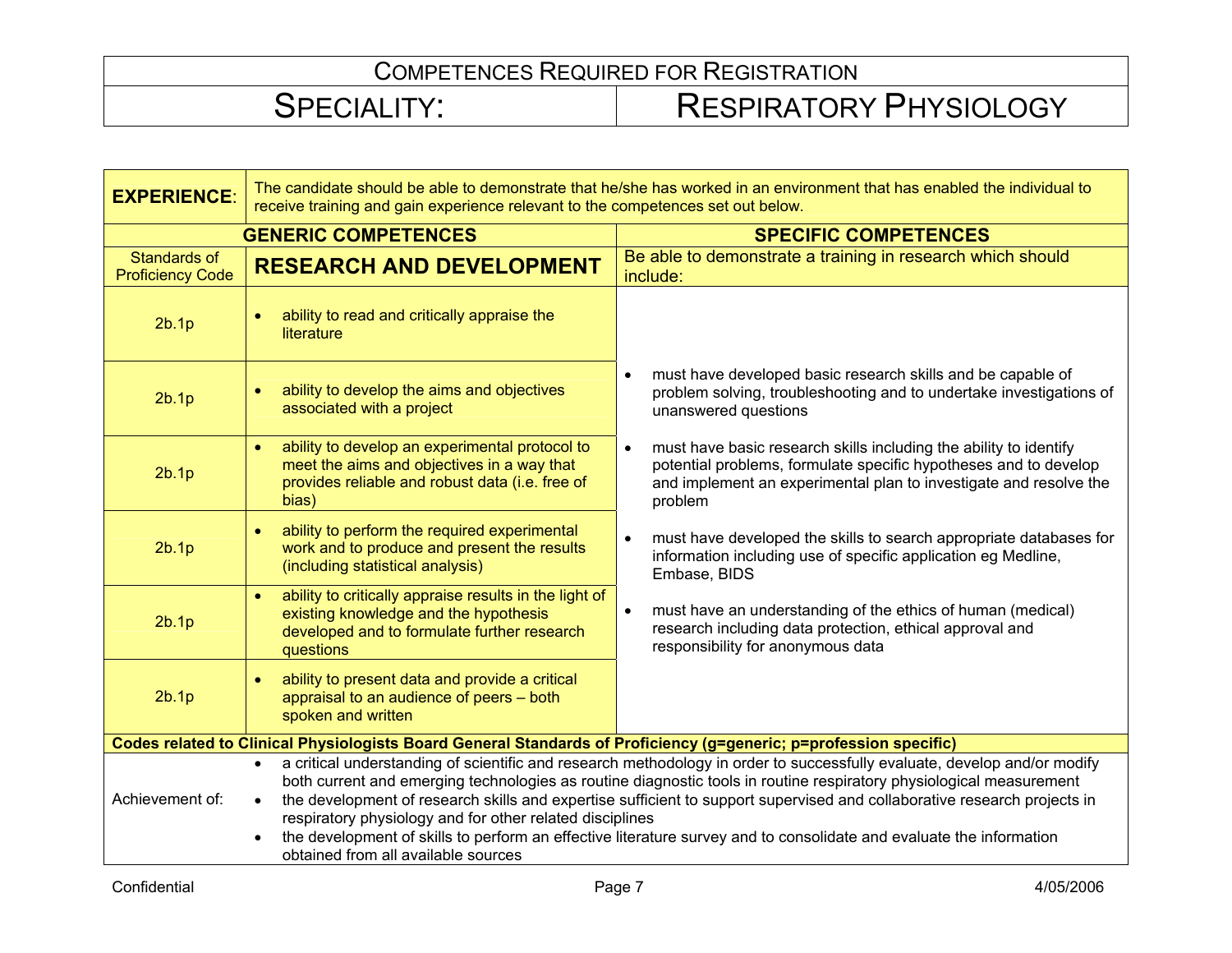| Achieved through: | participation in departmental seminars and clinical research meetings and evidence of supervised and collaborative<br>research initiatives, potentially leading to a higher degree (MSc/MPhil/PhD)<br>the presentation of outcomes of method evaluations or clinical investigations, protocol development and research projects<br>of a standard suitable for publication<br>continued self-endeavour (eg literature research and critical appraisal) under the supervision of a registered clinical<br>physiologist in respiratory physiology |
|-------------------|------------------------------------------------------------------------------------------------------------------------------------------------------------------------------------------------------------------------------------------------------------------------------------------------------------------------------------------------------------------------------------------------------------------------------------------------------------------------------------------------------------------------------------------------|
| Assessed by:      |                                                                                                                                                                                                                                                                                                                                                                                                                                                                                                                                                |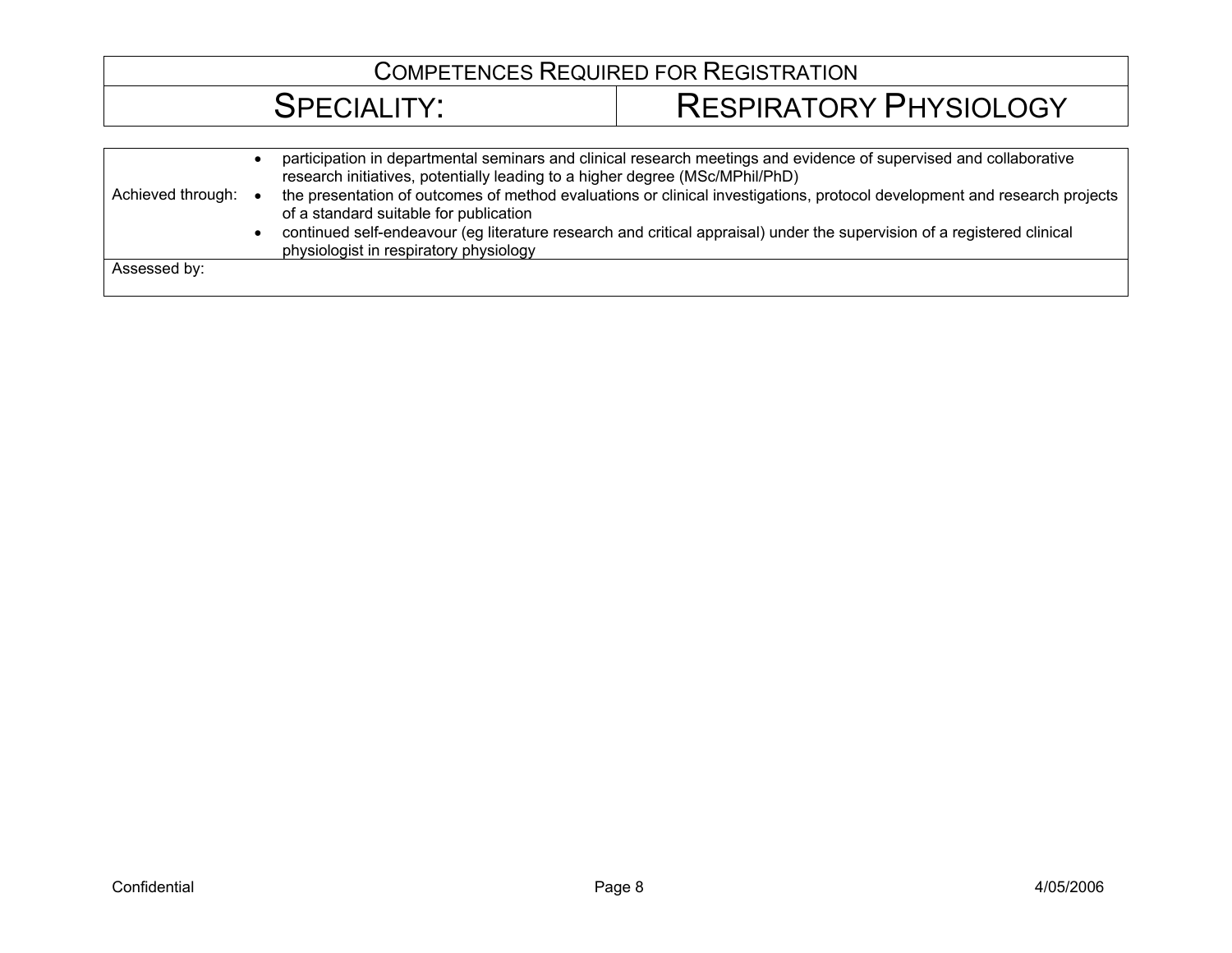| <b>EXPERIENCE:</b>                      | The candidate should be able to demonstrate that he/she has worked in an environment that has enabled the individual to<br>receive training and gain experience relevant to the competences set out below.                                                                                                                                                                                                                                                                                                                                               |                                                                                                                                                                                                                      |
|-----------------------------------------|----------------------------------------------------------------------------------------------------------------------------------------------------------------------------------------------------------------------------------------------------------------------------------------------------------------------------------------------------------------------------------------------------------------------------------------------------------------------------------------------------------------------------------------------------------|----------------------------------------------------------------------------------------------------------------------------------------------------------------------------------------------------------------------|
| <b>GENERIC COMPETENCES</b>              |                                                                                                                                                                                                                                                                                                                                                                                                                                                                                                                                                          | <b>SPECIFIC COMPETENCES</b>                                                                                                                                                                                          |
| Standards of<br><b>Proficiency Code</b> | <b>COMMUNICATION</b>                                                                                                                                                                                                                                                                                                                                                                                                                                                                                                                                     | Be able to communicate in both the written and spoken media to<br>colleagues, peers and patients:                                                                                                                    |
|                                         | ability to assess a situation and act accordingly<br>when representing the specialty                                                                                                                                                                                                                                                                                                                                                                                                                                                                     | must be able to communicate effectively with colleagues within the<br>$\bullet$                                                                                                                                      |
| 1b.2p                                   | ability to respond to enquiries regarding the<br>service provided when dealing with clinical<br>colleagues                                                                                                                                                                                                                                                                                                                                                                                                                                               | discipline and in the wider clinical community (including patients,<br>carers and relatives)<br>must be able to present findings of clinical research projects in both                                               |
| 1b.4g                                   | ability to communicate with patients, carers<br>and relatives, the public and other healthcare<br>professionals as appropriate                                                                                                                                                                                                                                                                                                                                                                                                                           | $\bullet$<br>written and oral communication through reports, scientific papers,<br>posters, seminars and lectures                                                                                                    |
| 1b.5p                                   | ability to communicate the outcome of problem<br>solving and research and development<br>activities                                                                                                                                                                                                                                                                                                                                                                                                                                                      | must be able to educate and train colleagues and be able to<br>$\bullet$<br>undertake the responsibility of supervising junior colleagues<br>must be capable of utilising modern communication media eg<br>$\bullet$ |
| 2b.1p<br>1 <sub>b.5p</sub>              | evidence of presentation of scientific material<br>at meetings and in the literature                                                                                                                                                                                                                                                                                                                                                                                                                                                                     | PowerPoint                                                                                                                                                                                                           |
|                                         | Codes related to Clinical Physiologists Board General Standards of Proficiency (g=generic; p=profession specific)                                                                                                                                                                                                                                                                                                                                                                                                                                        |                                                                                                                                                                                                                      |
| Achievement of:                         | an ability to communicate clearly and with confidence to clinical and other professional colleagues both within and outside<br>$\bullet$<br>the profession of respiratory medicine in both a formal and informal setting<br>an ability to educate and train others both within and outside the respiratory department and to supervise the work of<br>trainees and other staff<br>an understanding of all aspects of information technology pertinent to service provision and support of a respiratory<br>function laboratory and the research function |                                                                                                                                                                                                                      |
| Achieved through:                       | a structured taught element and participation in appropriate training and assessment programmes conducted by the<br>approved specialist societies (eg ANZSRS/TSANZ)<br>presentations in both oral and written format within and outside the department through seminars, tutorials, posters and<br>appropriate peer-reviewed publications<br>participation in local seminars and meetings, clinical audit and clinical report evaluation<br>self endeavour (eg competence in word processing and other PC based applications)                            |                                                                                                                                                                                                                      |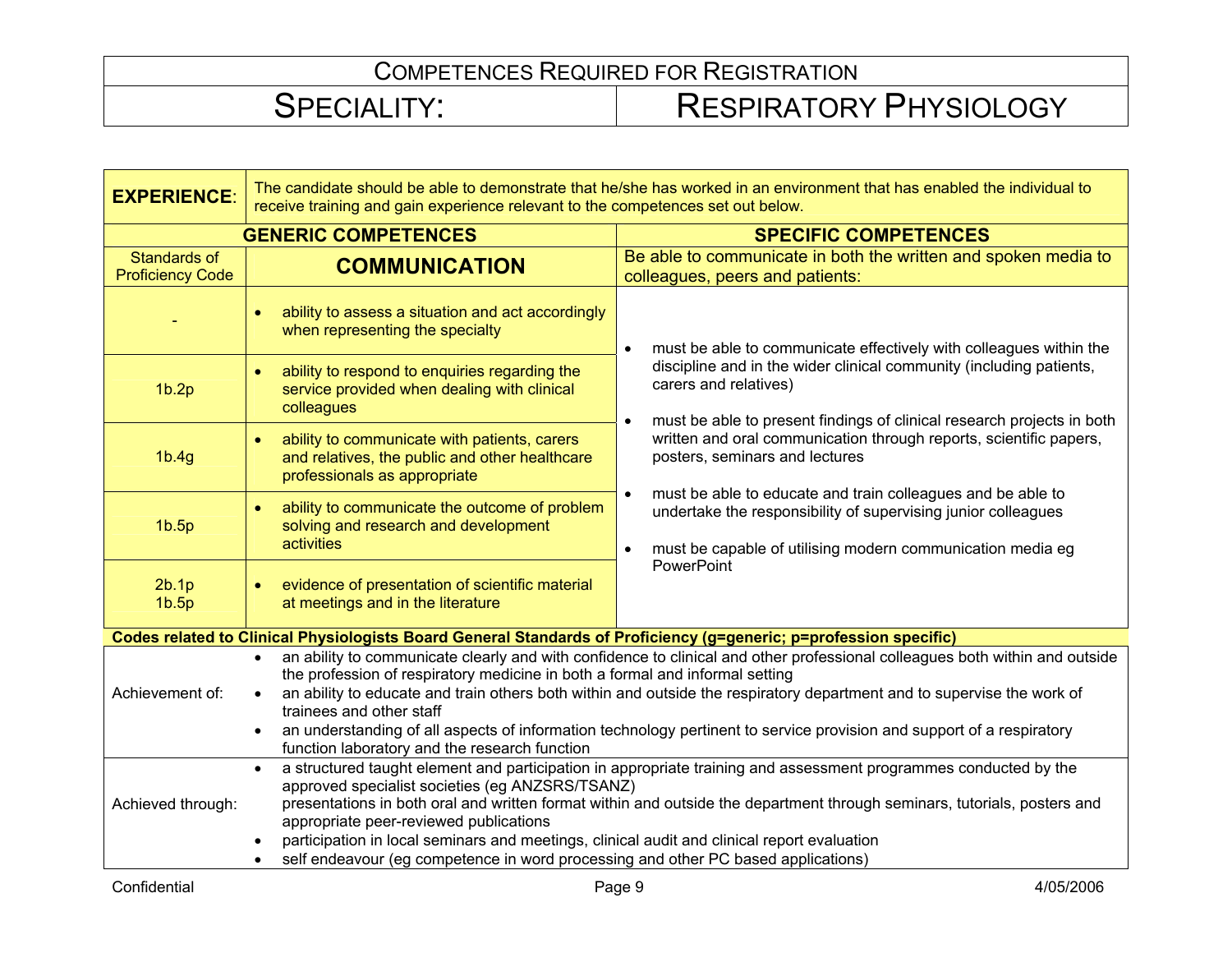# SPECIALITY: RESPIRATORY PHYSIOLOGY

Assessed by: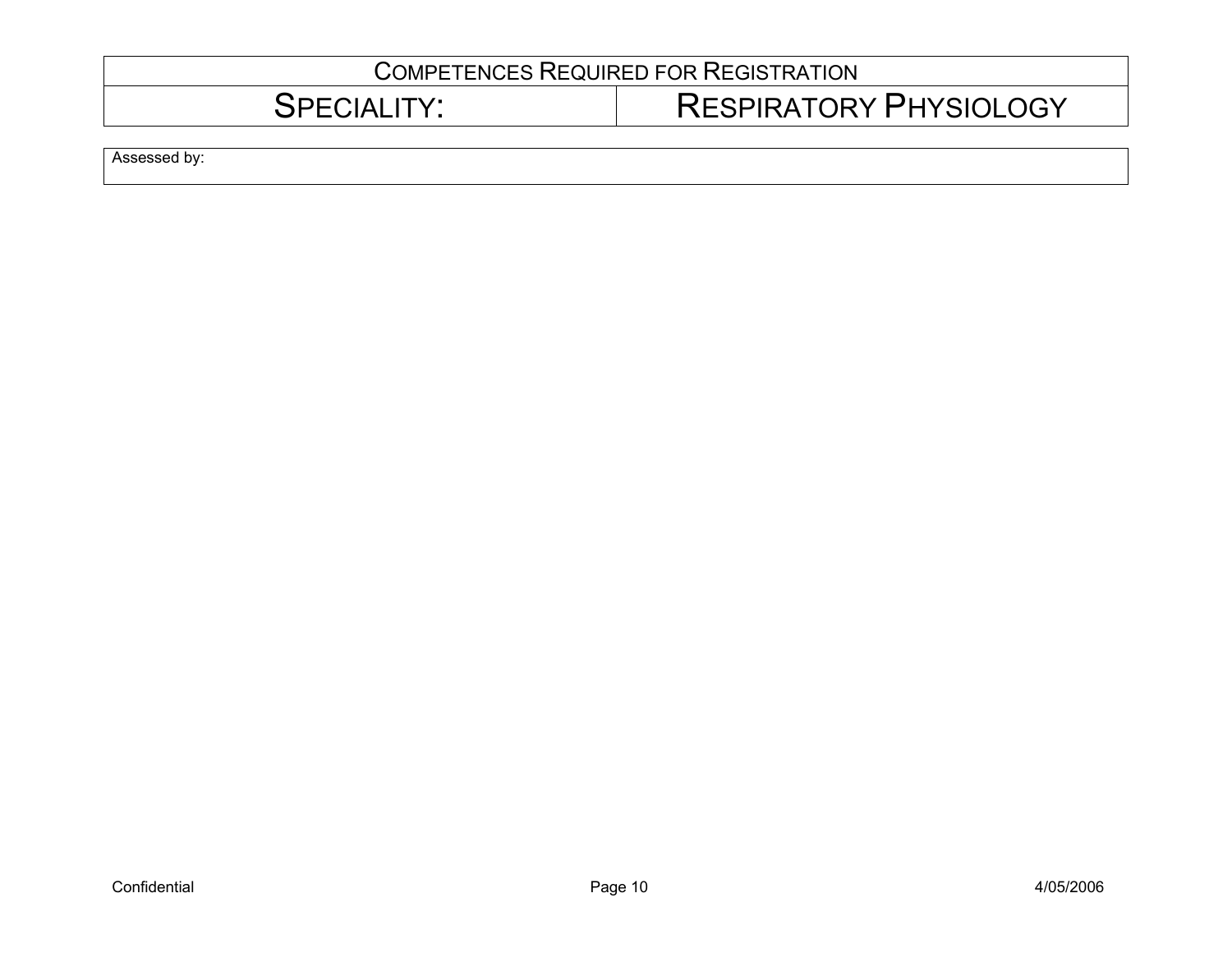| <b>EXPERIENCE:</b>                      | The candidate should be able to demonstrate that he/she has worked in an environment that has enabled the individual to<br>receive training and gain experience relevant to the competences set out below.                                                                                                                                                                                                                                           |                                                                                                                                                                                     |
|-----------------------------------------|------------------------------------------------------------------------------------------------------------------------------------------------------------------------------------------------------------------------------------------------------------------------------------------------------------------------------------------------------------------------------------------------------------------------------------------------------|-------------------------------------------------------------------------------------------------------------------------------------------------------------------------------------|
| <b>GENERIC COMPETENCES</b>              |                                                                                                                                                                                                                                                                                                                                                                                                                                                      | <b>SPECIFIC COMPETENCES</b>                                                                                                                                                         |
| Standards of<br><b>Proficiency Code</b> | <b>PROBLEM SOLVING</b>                                                                                                                                                                                                                                                                                                                                                                                                                               | Be able to deal with the unexpected and thus be able:                                                                                                                               |
| 2a.2g<br>2c.1g                          | to assess a situation                                                                                                                                                                                                                                                                                                                                                                                                                                | must have the ability to assess a situation and determine the nature                                                                                                                |
| 2b.1g                                   | determine the nature and severity of the<br>problem                                                                                                                                                                                                                                                                                                                                                                                                  | and severity of problems relating to both equipment used in<br>respiratory physiology measurement and those encountered during<br>the testing procedure                             |
| 2b.1g                                   | call upon the required knowledge and<br>experience to deal with the problem                                                                                                                                                                                                                                                                                                                                                                          | must have the knowledge and experience to act accordingly in<br>$\bullet$<br>response to a problem encountered with the discipline or within the<br>health care sector in general   |
| 2b.1g                                   | initiate resolution of the problem<br>$\bullet$                                                                                                                                                                                                                                                                                                                                                                                                      | must have the ability to demonstrate personal initiative to resolve<br>problems associated with respiratory physiology laboratory<br>procedures or in the wider health care context |
|                                         | demonstrate personal initiative                                                                                                                                                                                                                                                                                                                                                                                                                      |                                                                                                                                                                                     |
|                                         | Codes related to Clinical Physiologists Board General Standards of Proficiency (g=generic; p=profession specific)                                                                                                                                                                                                                                                                                                                                    |                                                                                                                                                                                     |
| Achievement of:                         | an ability to critically appraise a situation and implement the required action to resolve problems encountered both in the<br>routine investigative and therapeutic procedures performed in respiratory physiology and in the wider health care context<br>an ability to critically appraise information supplied and implement the required action to resolve problems in the clinical<br>$\bullet$<br>aspects of a respiratory physiology service |                                                                                                                                                                                     |
| Achieved through:<br>Assessed by:       | participation in appropriate training programmes and attendance at relevant scientific meetings<br>supervised experience of problem solving in the laboratory<br>supervised experience of problem solving in relevant aspects of clinical liaison (oral and written)<br>continued self-endeavour (eg literature research and critical appraisal) under the supervision of a registered clinical<br>physiologist in respiratory physiology            |                                                                                                                                                                                     |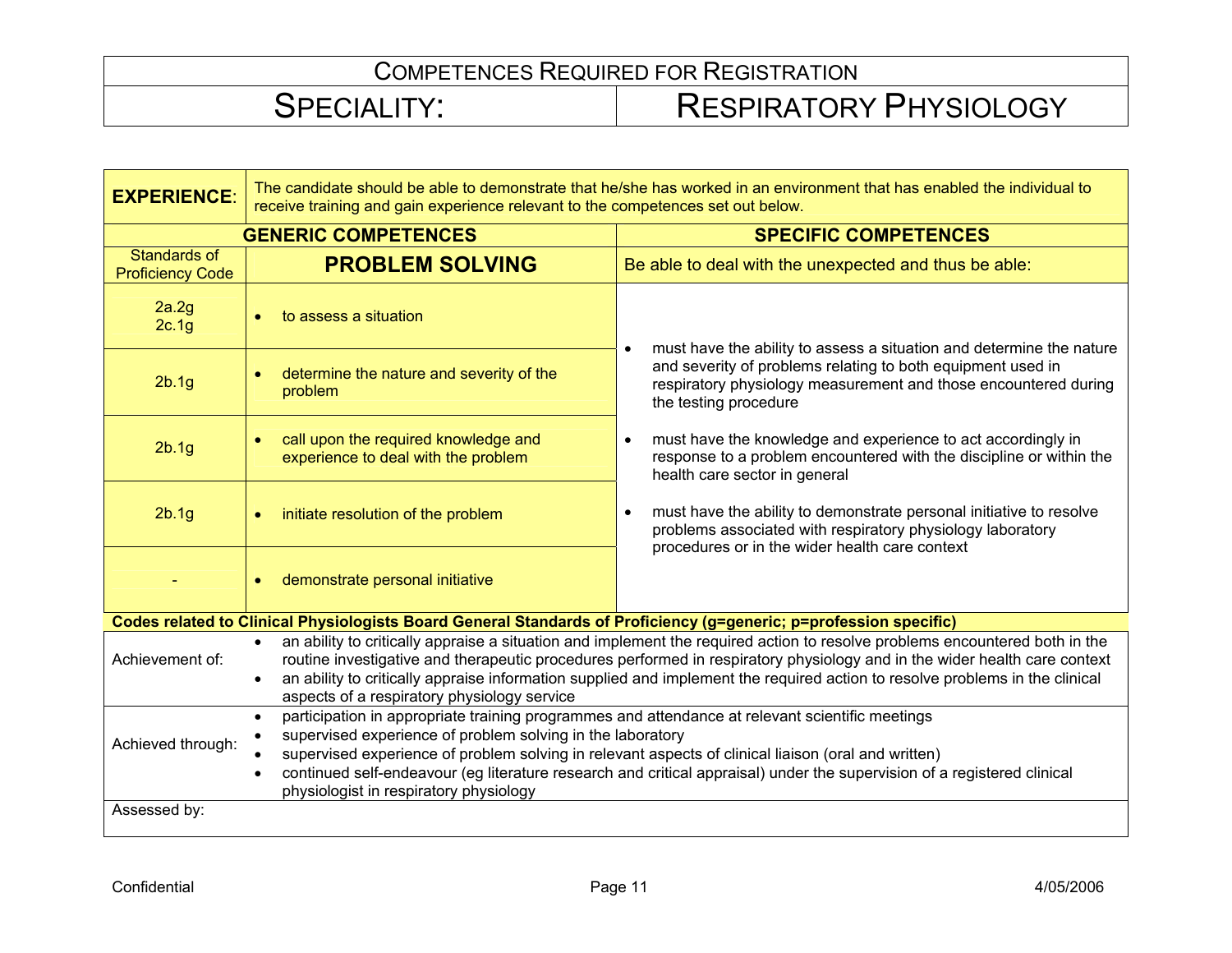| <b>EXPERIENCE:</b>                      | The candidate should be able to demonstrate that he/she has worked in an environment that has enabled the individual to<br>receive training and gain experience relevant to the competences set out below.                                                                                                                                                                                                                                                                                                                                                                                                                                                                                                                                                                                                                                                  |                                                                                                                                                                                               |  |
|-----------------------------------------|-------------------------------------------------------------------------------------------------------------------------------------------------------------------------------------------------------------------------------------------------------------------------------------------------------------------------------------------------------------------------------------------------------------------------------------------------------------------------------------------------------------------------------------------------------------------------------------------------------------------------------------------------------------------------------------------------------------------------------------------------------------------------------------------------------------------------------------------------------------|-----------------------------------------------------------------------------------------------------------------------------------------------------------------------------------------------|--|
| <b>GENERIC COMPETENCES</b>              |                                                                                                                                                                                                                                                                                                                                                                                                                                                                                                                                                                                                                                                                                                                                                                                                                                                             | <b>SPECIFIC COMPETENCES</b>                                                                                                                                                                   |  |
| Standards of<br><b>Proficiency Code</b> | <b>MANAGEMENT</b>                                                                                                                                                                                                                                                                                                                                                                                                                                                                                                                                                                                                                                                                                                                                                                                                                                           | Understand the basic aspects of management of staff, financial<br>and physical resources                                                                                                      |  |
|                                         | understanding the structure and organisation<br>of the department and how it fits into the local<br>clinical setting                                                                                                                                                                                                                                                                                                                                                                                                                                                                                                                                                                                                                                                                                                                                        | must understand the range of tasks and skills necessary for the<br>$\bullet$<br>effective management of the service including audit                                                           |  |
| 2c.2g<br>3a.3g<br>2c.2p                 | understanding the relevance of health and<br>safety issues, particularly of those relating to<br>the service                                                                                                                                                                                                                                                                                                                                                                                                                                                                                                                                                                                                                                                                                                                                                | must understand the role and contribution of the service in the<br>$\bullet$<br>wider clinical environment                                                                                    |  |
| 2c.2g<br>3a.3g<br>2c.2p                 | to understand the importance of internal and<br>external quality assessment exercises                                                                                                                                                                                                                                                                                                                                                                                                                                                                                                                                                                                                                                                                                                                                                                       | must be aware of and understand health and safety issues related<br>to the discipline eg OSH<br>must be aware of personal issues related to training and                                      |  |
| 2c.2g<br>3a.3g<br>2c.2p                 | understanding the training framework and to<br>be familiar with the practical aspects of staff<br>management and appraisal                                                                                                                                                                                                                                                                                                                                                                                                                                                                                                                                                                                                                                                                                                                                  | competence and an understanding of internal relationships within<br>respiratory medicine<br>must understand the basic aspects of financial management,<br>$\bullet$                           |  |
|                                         | understanding the basic processes of business<br>planning, finance and resource planning                                                                                                                                                                                                                                                                                                                                                                                                                                                                                                                                                                                                                                                                                                                                                                    | budget planning, resource allocation and service development<br>relevant to the respiratory physiology laboratory, to respiratory<br>medicine in general and in the wider health care context |  |
|                                         | Codes related to Clinical Physiologists Board General Standards of Proficiency (g=generic; p=profession specific)                                                                                                                                                                                                                                                                                                                                                                                                                                                                                                                                                                                                                                                                                                                                           |                                                                                                                                                                                               |  |
| Achievement of:                         | an understanding of the basic skills required for the management of the respiratory physiological measurement service<br>an understanding of the wider impact of the service provision in relation to other disciplines and the particular<br>requirements of general practice<br>a knowledge of the legislation relevant to health and safety management (eg COSHH) and patient confidentiality and the<br>methods employed to enact and adhere to such legislation<br>an understanding of the departmental structure, personnel assessment through appraisal systems and the identification<br>of training needs<br>an understanding of the components of cost (from planning to test level) in the provision of a comprehensive respiratory<br>measurement service and the ability to use the tools necessary to evaluate costs and financial management |                                                                                                                                                                                               |  |
| Achieved through:                       | a structured taught element and participation in appropriate training and assessment programmes, tutorial, local<br>$\bullet$<br>management and health and safety courses<br>observation at local forums and committee meetings (eg health and safety committee, management team, interview<br>panel)                                                                                                                                                                                                                                                                                                                                                                                                                                                                                                                                                       |                                                                                                                                                                                               |  |
| Confidential                            |                                                                                                                                                                                                                                                                                                                                                                                                                                                                                                                                                                                                                                                                                                                                                                                                                                                             | 4/05/2006<br>Page 12                                                                                                                                                                          |  |